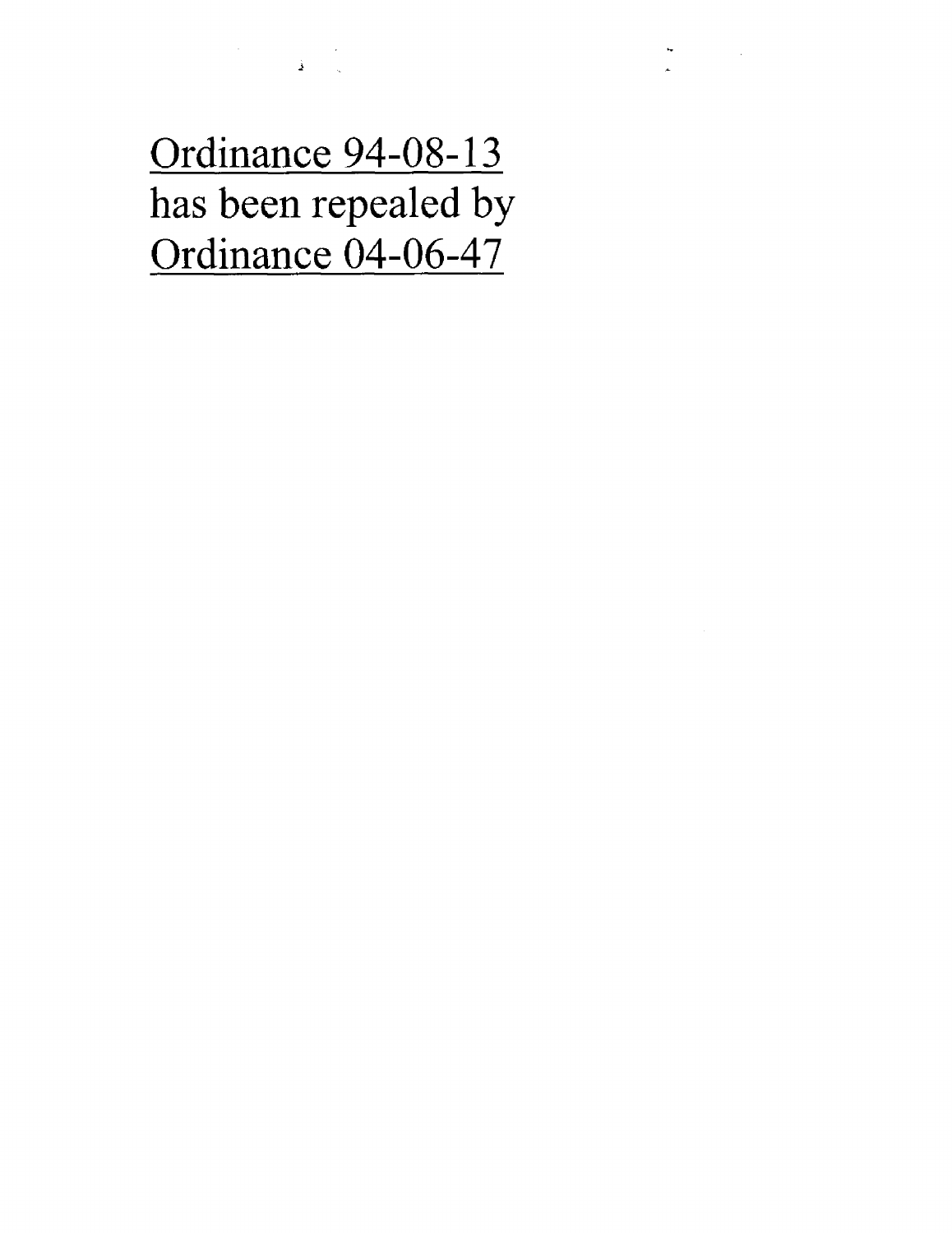$\mathcal{O}(\sqrt{N} \log n)$ 

 $\sim 10^{-1}$ 

CITY OF FRISCO, TEXAS ORDINANCE NO. 94-08-13

AN ORDINANCE PROVIDING FOR THE LEVY OF A HOTEL OCCUPANCY TAX PURSUANT TO §351.001, et. seq., TAX CODE; PROVIDING FOR THE ASSESSMENT AND COLLECTION OF A HOTEL OCCUPANCY TAX; PROVIDING FOR THE DISPOSITION OF REVENUES DERIVED THEREFROM; PROVIDING FOR COLLECTION AND REPORTS CONCERNING THE TAX; PROVIDING FOR THE MAKING OF RULES AND REGULATIONS BY THE CITY MANAGER; PROVIDING FOR A PENALTY FOR THE VIOLATION OF THIS ORDINANCE; PROVIDING FOR AN EFFECTIVE DATE **OF THIS** ORDINANCE; PROVIDING FOR A SEVERABILITY CLAUSE AND PROVIDING FOR THE PUBLICATION OF THE CAPTION HEREOF.

WHEREAS, the City Council of the City of Frisco, Texas ("City Council") is of the opinion that it is in the public interest to expend public funds to: (1) advertise the City of Frisco, Texas ("Frisco"); (2) encourage tourism; and (3) promote Frisco in general; and

WHEREAS, the City Council finds that a large portion of the public facilities are necessarily supplied for the use of the transient public in the form of display, entertainment, convention, historical and art facilities; and

WHEREAS, the burden of financing the facilities and programs should be spread to the extent possible among the persons for whom the facilities are being provided and held and receive the benefits of same from time-to-time.

NOW, THEREFORE, BE IT ORDAINED BY THE CITY COUNCIL OF THE CITY OF FRISCO, TEXAS:

SECTION 1: Incorporation of Premises.

That all of the above premises are found to be true and correct and are incorporated into the body of this Ordinance as if copied in their entirety.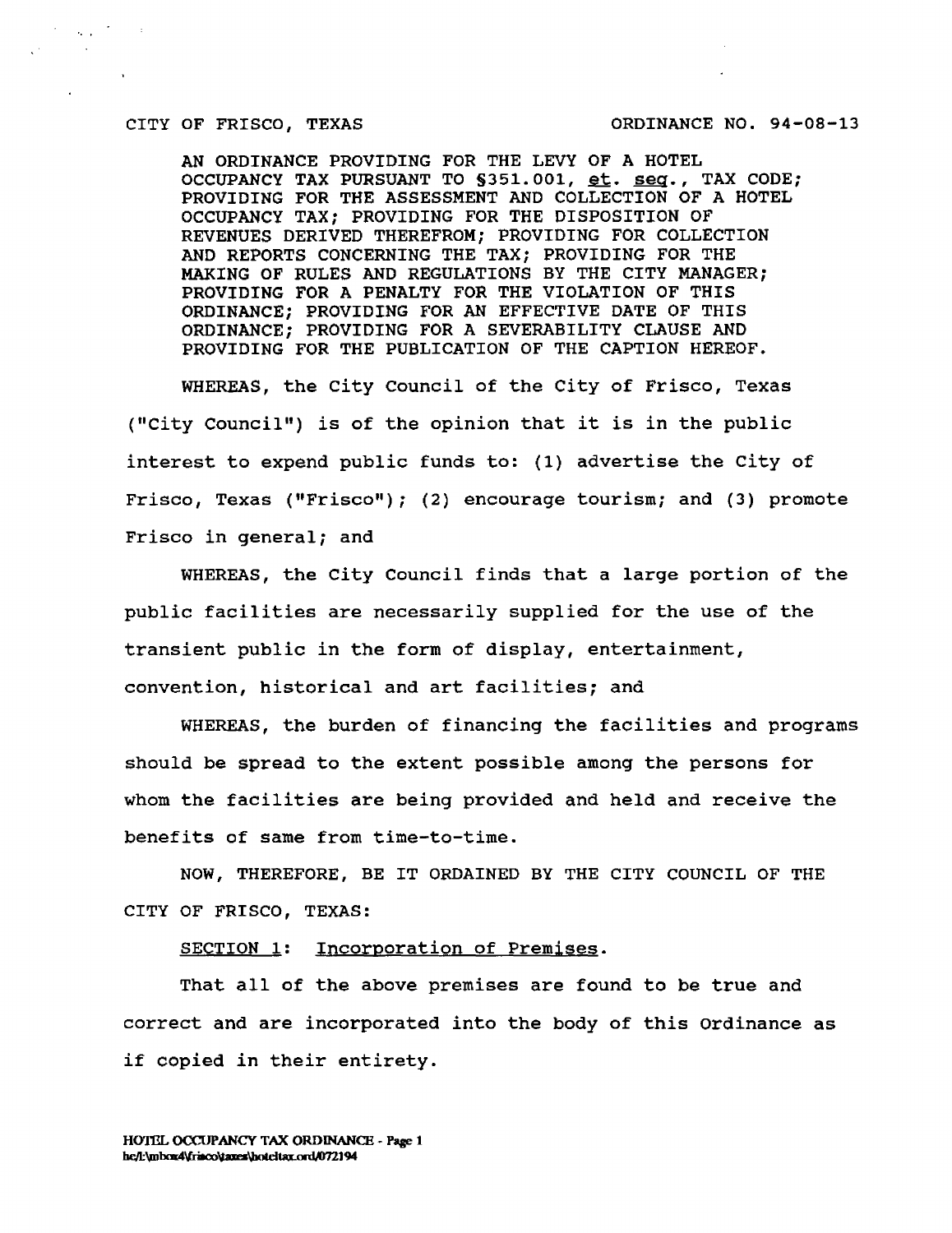#### SECTION 2: Definition of Terms.

 $\mathbf{X}$  and  $\mathbf{X}$ 

The following words, terms and phrases are, for the purpose of this Ordinance except where the context clearly indicates a different meaning, defined as follows:

- (a) "Hotel" shall mean a building or buildings in which the public may, for a consideration, obtain sleeping accommodations. The term shall include hotels, motels, tourist homes, houses or courts, lodging houses, inns, rooming houses or other buildings where rooms are furnished for a consideration, but "hotel" shall not be defined so as to include hospitals, sanitariums or nursing homes.
- (b) "Hotel Occupancy Tax" shall mean the tax imposed by Section 3 of this Ordinance.
- (c) "Consideration" shall mean the cost of the room in such hotel only if the room is one ordinarily used for sleeping and shall not include the cost of any food served or personal services rendered to the occupant of such room not related to the cleaning and readying of such room for occupancy.
- (d) "Occupancy" shall mean the use or possession, or the right to the use or possession, of any room in a hotel if the room is one ordinarily used for sleeping and if the occupant's use, possession or right to use or possession extends for a period of less than thirty (30) days.
- (e) "Occupant" shall mean anyone who, for a consideration, uses, possesses or has a right to use or possess any room in a hotel if the room is one ordinarily used for sleeping.
- (f) "Person" shall mean any individual, company, corporation or association owning, operating, managing or controlling any hotel.
- (g) "City Manager" shall mean the City Manager of Frisco or his or her designated representative.
- (h) "Quarterly Period" shall mean the regular calendar quarters of the year, the first quarter being composed of the months of October, November and December, the second quarter being the months of January, February and March, the third quarter being the months of April, May and June and the fourth quarter being the months of July, August and September.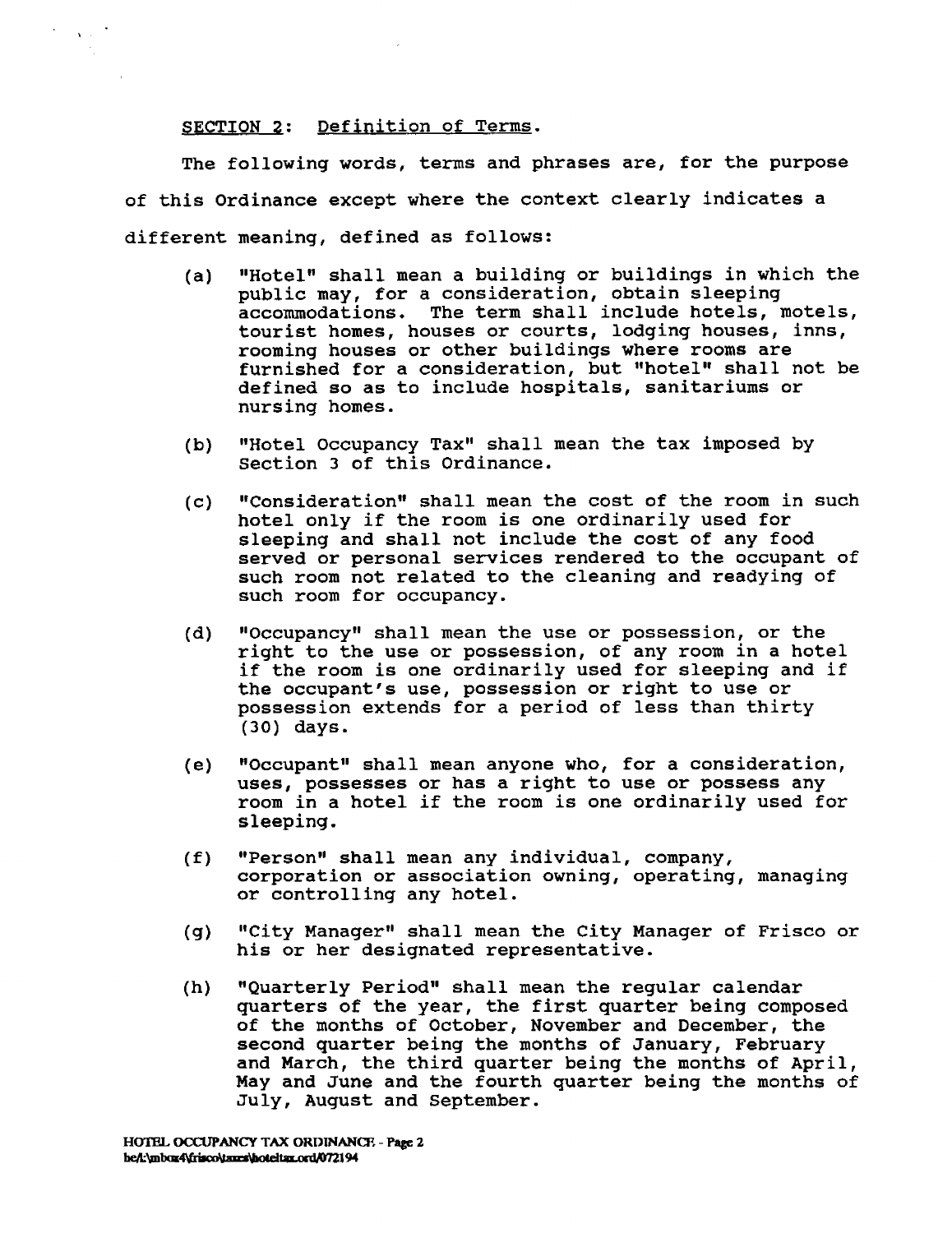(i) "Permanent Resident" shall mean any occupant who has or shall have the right of occupancy of any room or rooms or sleeping space or facility in a hotel for at least thirty (30) consecutive days during the current calendar year or preceding year.

#### SECTION 3: Levy of Tax, Rate, Exceptions.

 $\mathcal{F}(\mathcal{A})$  .

There is hereby levied a tax upon the cost of occupancy of any room or space furnished by any hotel where such cost of occupancy is at the rate of TWO DOLLARS (\$2.00) or more per day, such tax to be equal to six percent (6%) of the consideration paid by the occupant of such room, space or facility to such hotel, exclusive of other occupancy taxes imposed by other governmental agencies.

#### SECTION 4: Extraterritorial Jurisdiction.

Any hotel occupancy tax provided herein shall be imposed in the Frisco extraterritorial jurisdiction, provided, however, that the levy such taxed shall not result in a combined rate of state, county or municipal hotel occupancy taxes in the extraterritorial jurisdiction which exceeds fifteen percent (15%) of the price paid for a room in a hotel.

#### SECTION 5: Disposition of Revenue.

The revenue derived from the hotel occupancy tax will only be used for the purposes authorized by  $$351.001$ , et. seq., Tax Code, as the City Council may direct and authorize.

#### SECTION 6: Collection.

Every person owning, operating, managing or controlling any hotel shall collect the hotel occupancy tax imposed in Section 3 of this Ordinance for Frisco.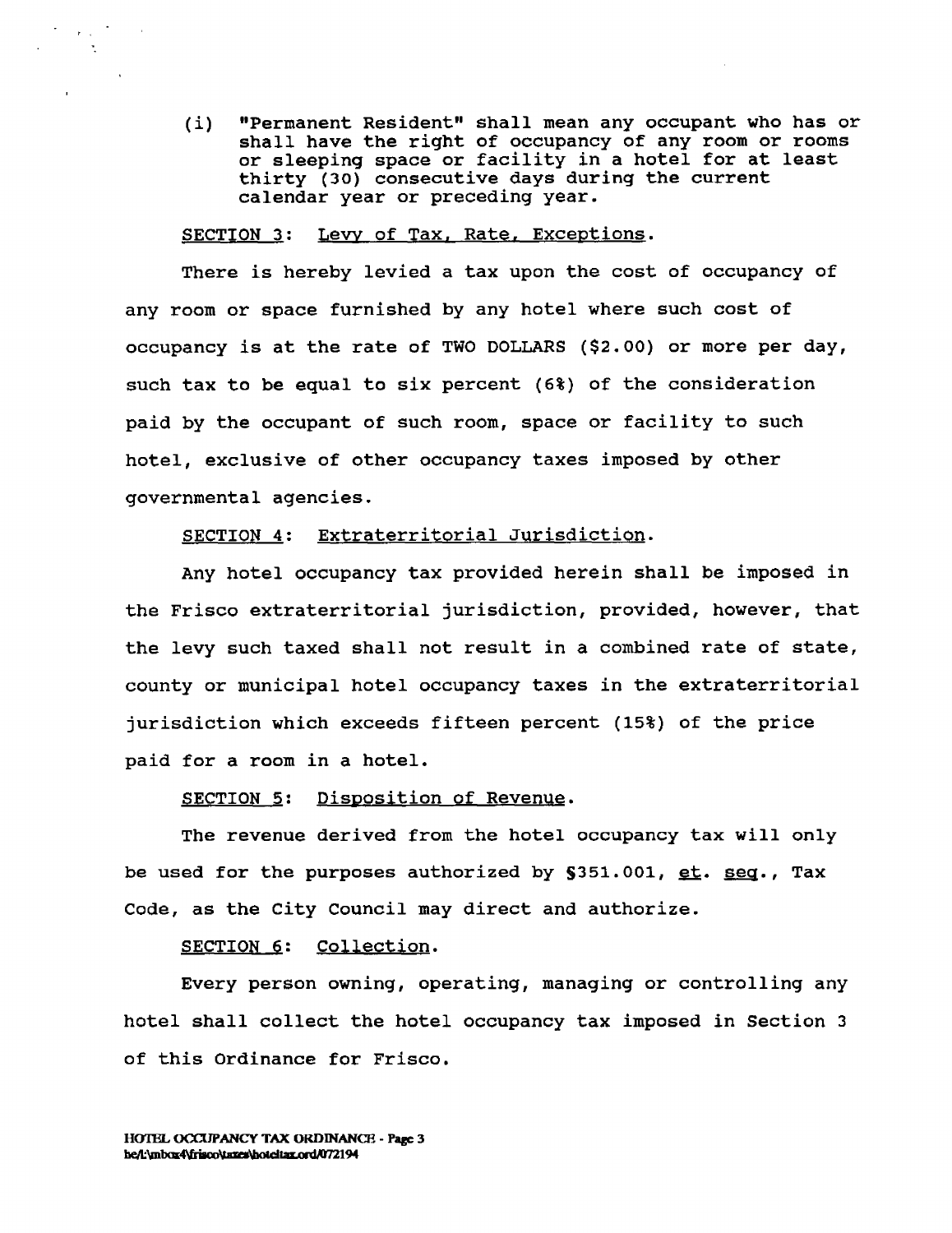#### SECTION 7: Reports.

 $\sigma_{\rm{eff}}$ 

On the last day of the month following each quarterly period, every person required in Section 6 of this Ordinance to collect the hotel occupancy tax imposed by this Ordinance, shall file a report with the City Administrator showing the consideration paid for all room occupancies in the preceding quarter, the amount of the tax collected on such occupancies and any other information as the City Manager or his or her designated representative may reasonably require. Such person shall pay the hotel occupancy tax due on such occupancies at the time of filing such report.

#### SECTION 8: Rules and Regulations.

The City Manager or his or her designated representative shall have the power to make such rules and regulations as are necessary to effectively collect the hotel occupancy tax levied by this Ordinance and shall upon reasonable notice have access to books and records necessary to enable him or her to determine the correctness of any report filed as required by this Ordinance and the amount of taxes due under the provisions of this Ordinance.

#### SECTION 9: Penalties.

If any person shall fail to collect the hotel occupancy tax imposed by this Ordinance, or shall fail to file a report as required herein, or shall fail to pay to the City Manager or his or her designated representative the tax as imposed herein when said report for payment is due, or shall file a false report, then such person shall be deemed guilty of a misdemeanor and upon conviction be punished a fine not to exceed FIVE HUNDRED DOLLARS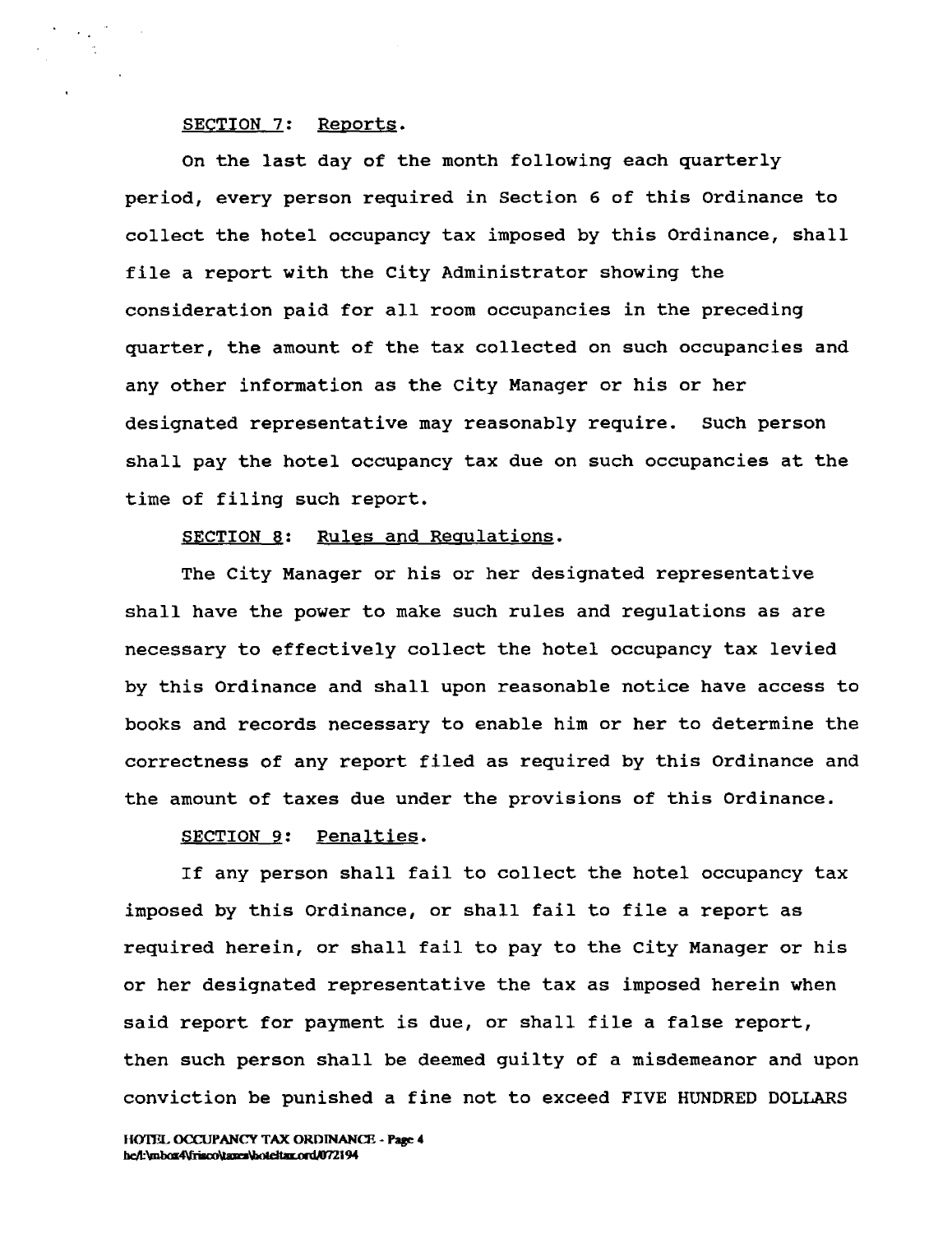(\$500.00). In addition, such person who fails to remit the hotel occupancy tax imposed by this Ordinance within the time required shall forfeit ten percent (10%) of the amount due as a penalty, and after the first thirty (30) days shall forfeit an additional ten percent (10%) of such hotel occupancy tax. Provided, however, that the penalty shall never be less than ONE DOLLAR (\$1.00). Delinquent hotel occupancy taxes shall draw interest at the rate of ten percent (10%) per annum beginning sixty (60) days from the date due.

### SECTION 10: Collection Fee.

Frisco shall retain one percent (1%) of the gross amount of the hotel occupancy taxes collected to cover the cost of said collection duties.

#### SECTION 11: Severability.

Should any part or portion of this Ordinance, or the use created herein, be declared unconstitutional or invalid by a court of competent jurisdiction, it is expressly provided that any and all remaining portions and those provided for within this Ordinance shall remain in full force and effect.

#### SECTION 12: Conflicts.

All ordinances in conflict herewith are repealed to the extent they are in conflict. Any remaining portions of said ordinances shall remain in full force and effect.

#### SECTION 13: Effective Date.

This Ordinance shall become effective from and after its adoption and publication as required by the City Charter and by law.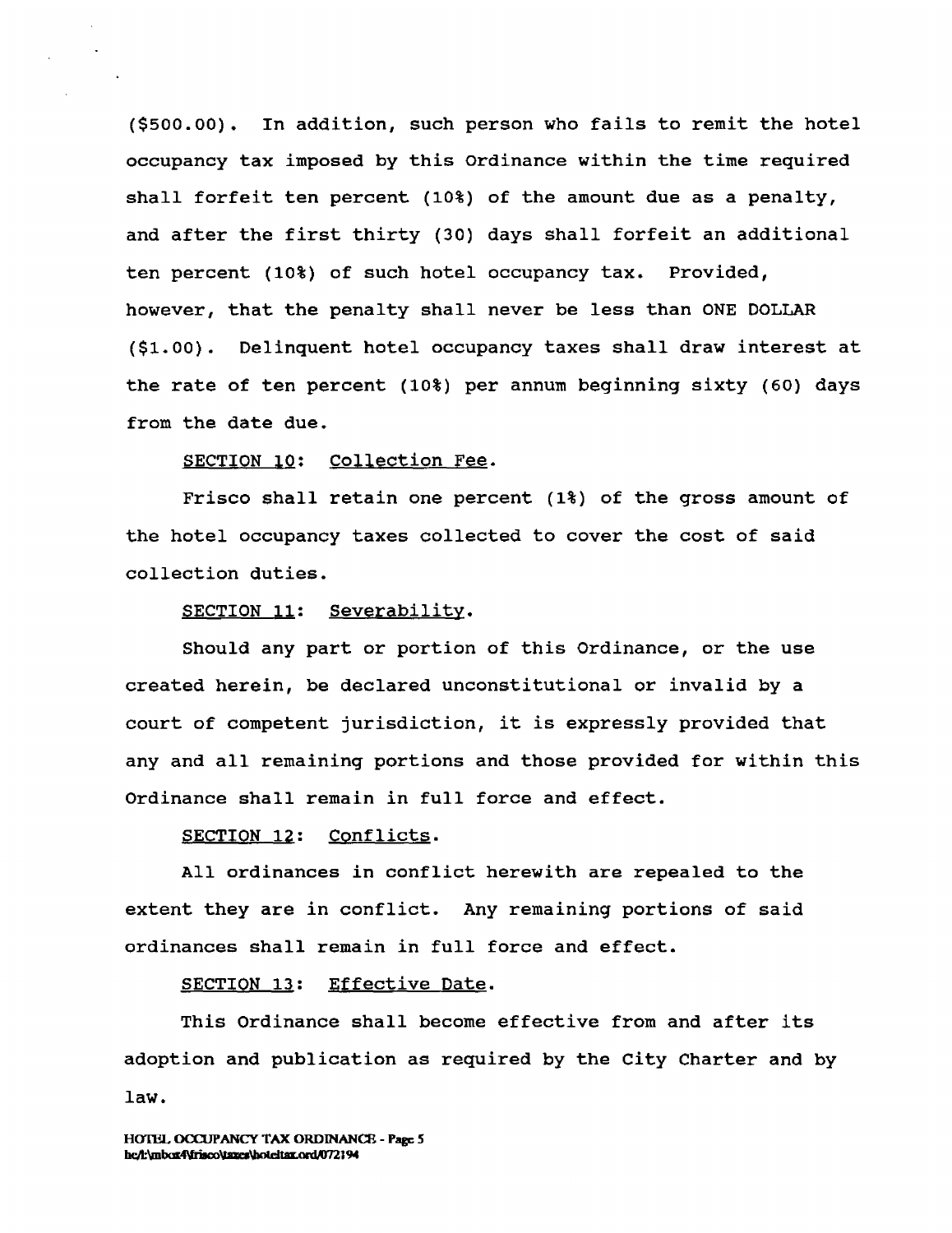DULY PASSED AND APPROVED BY THE CITY COUNCIL OF THE CITY OF DULY PASSED AND APPROVED BY THE CITY COUNCIL OF THE CITY<br>FRISCO, TEXAS on this  $\frac{1}{k}$  day of C  $\frac{1994}{k}$ .

 $\omega$   $\nu$ u $\sim$ 

ROBERT WARREN, Mayor

ATTEST:

 $\sim$ 

City Secretary

CORRECTLY RECORDED:  $APPROVED AS TO / FORM:$ 

NAN PARKER RICHARD M. ABERNATHY<br>City Secretary City Attorney

DATE OF PUBLICATION: 8.16.94.87394, Frisco Enterprise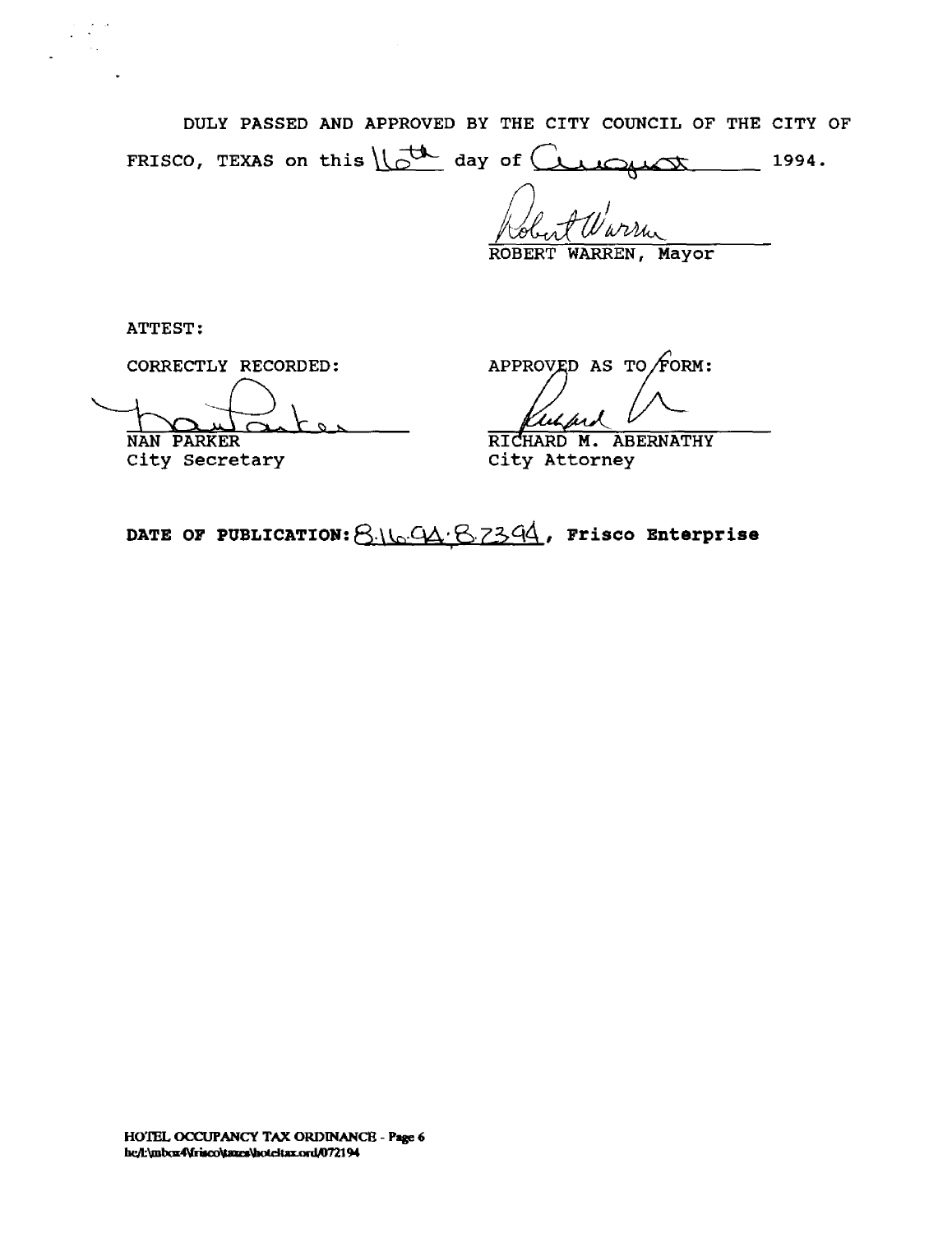Joha Q Hammas/



City of Frisco 6891 Main Street Frisco, Texas 75034 Phone: (972) 335-5551 Fax: (972) 335-5559

# FRISCO facsimile transmittal

| To:           | Jeff Leuschel                              | Fax:   | 214.754.9250       |                 |
|---------------|--------------------------------------------|--------|--------------------|-----------------|
| From:         | Ron K. Patterson, Asst. City Manager Date: |        | 05/16/00           |                 |
| Re:           | Hotel Occupancy Tax                        | Pages: | 7, including cover |                 |
| CC.           | George Purefoy, City Manager               |        |                    |                 |
| $\Box$ Urgent | $\square$ For Use<br>⊠ Please Comment      |        | ⊠ Please Reply     | Piease Edi<br>П |

#### Dear Jeff:

I received your fax concerning the Hotel Occupancy Tax and I appreciate your comments. However, we are seeking some more definitive information on exactly how much we can use toward this proposed Section 380 grant I understand from your comments that you would need to see a copy of our local ordinance which established the tax. I have attached a copy of ordnance number 94-08-13 just for such purpose.

I further understand that it is your opinion that the amount of the grant may be limited by how much the City has allocated for the purpose of acquiring sites for and construction, improving, etc. convention center facilities. As you will note from a review of the ordinance we did not specifically identify an amount (percentage) for such purposes. Within our ordinance we simply say that we will comply with the autiorting statutes. This proposed grant would be our first endeavor to use such funds for the construction of a convention center. If we need to amend our ordinance to better define the specific categories of proposed uses and corresponding percentages we can do that. Obviously, we will determine what the percentages are but we need some direction on what is allowed by the statute and on the proper wording needed for an ordinance amendment

Thank you for you assistance.

Ron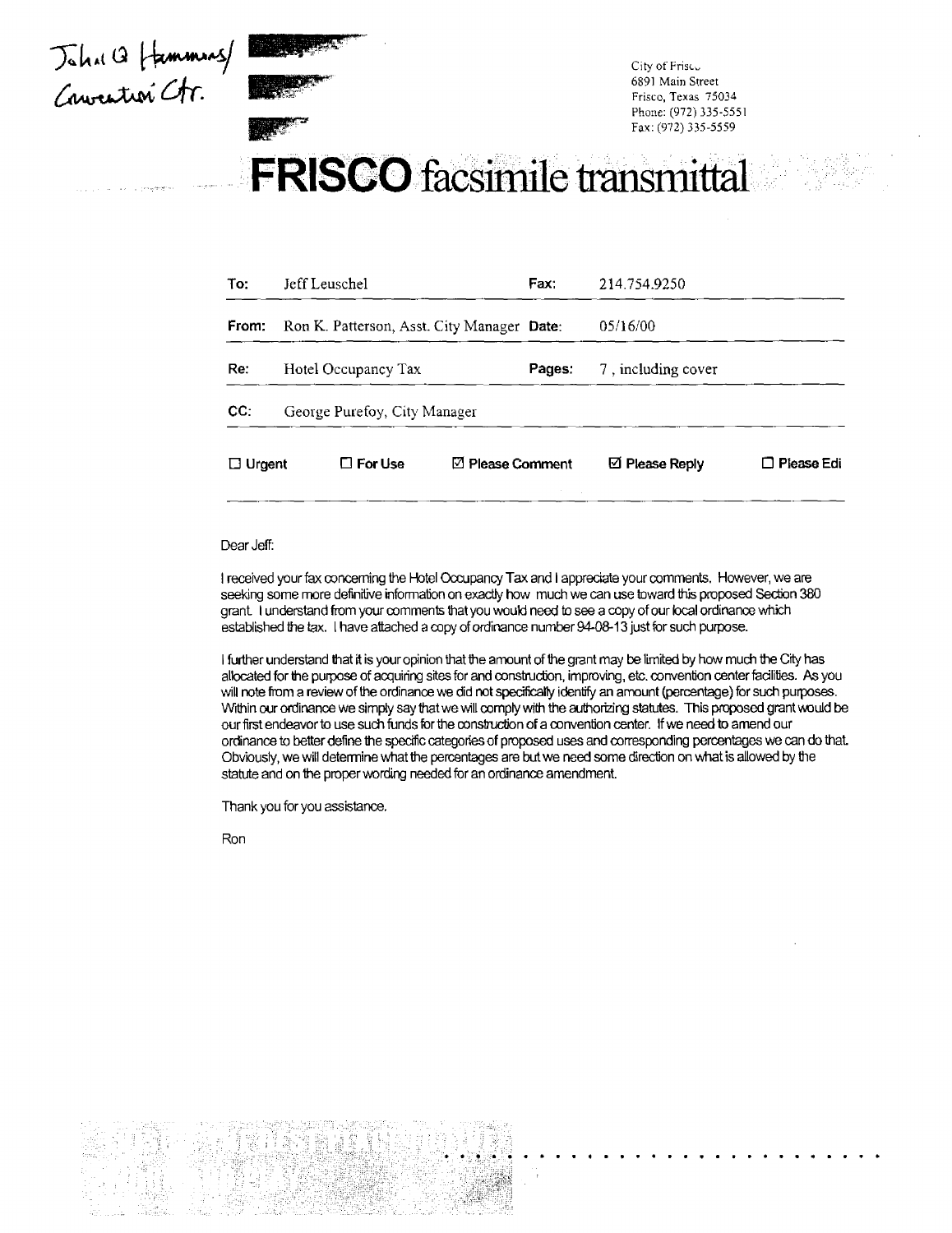$94.08.13$ 

#### AFFIDAVIT

STATE OF TEXAS COUNTY OF COLLIN

Before me, the undersigned authority, on this day personally appeared Jack Scott, Jr., the Business Manager of Bridwell Publishing d.b.a. The Frisco Enterprise, a newspaper regularly published in Collin and Denton Counties,Texas, and having general circulation in Collin and Denton Counties, Texas, who being by me duly sworn, deposes and says that the foregoing attached notice was published in said newspaper on the following date(s), to wit:  $\mathcal{U}\mathcal{U}\mathcal{Y}\mathcal{U}$ 

Subscribed and sworn to before me this the 29th day of August , 1994, to certify which witness

Monling M. Trent

my hand and seal of office.

|                | とうかん こうしんかん スープ・ボーム パップレイン はんか かんこうし |
|----------------|--------------------------------------|
|                | MAEL YN M. TRENT                     |
| $\mathbb{R}^n$ | MY GORMINGOR EXPLICE.                |
|                | Soptember 13, 1985                   |

 $5.195$  [Notary Public in and for the State of Texas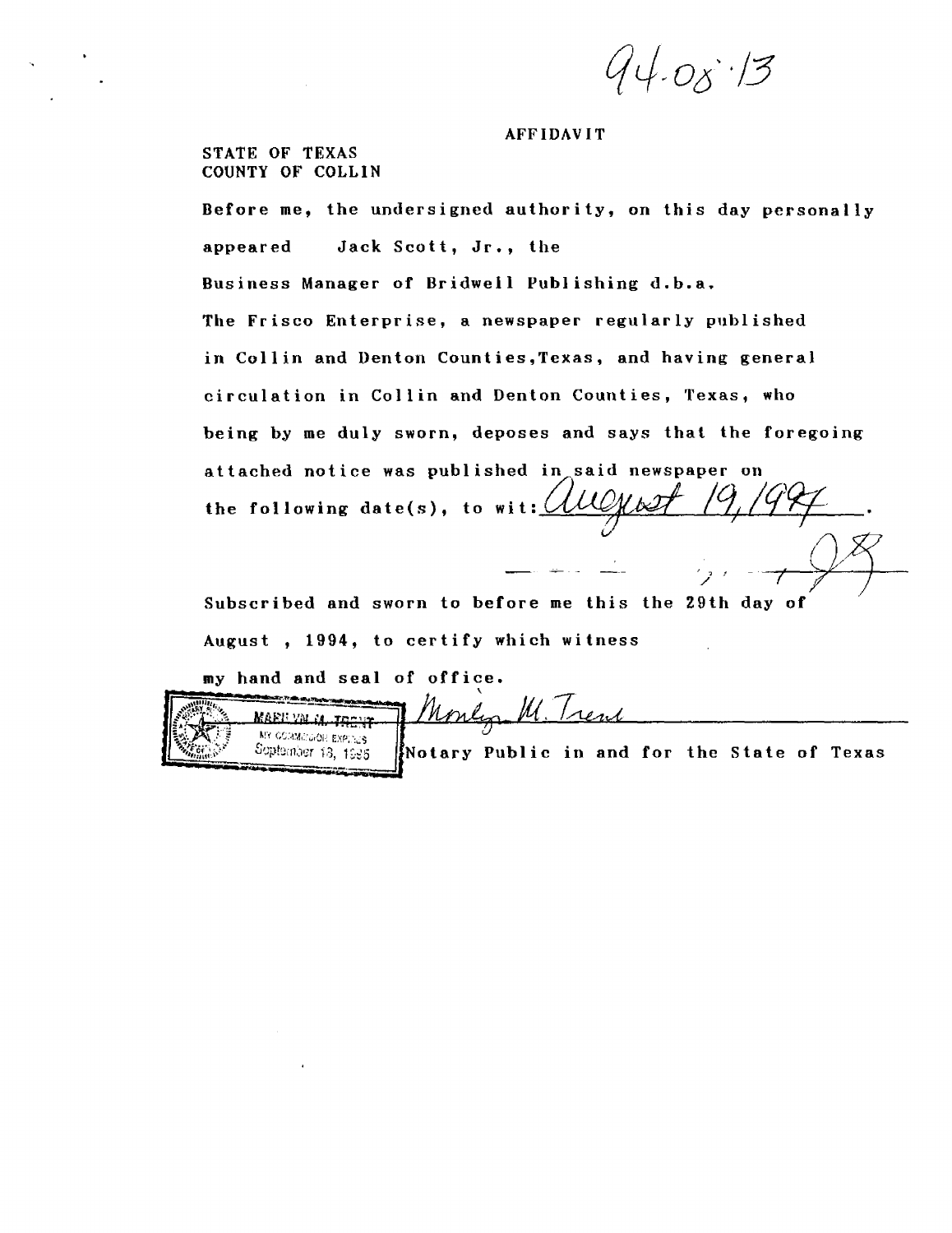$9408.5$ 

#### AFFIDAVIT

STATE OF TEXAS COUNTY OF COLLIN

Before me, the undersigned authority, on this day personally appeared Jack Scott, Jr., the Business Manager of Bridwell Publishing d.b.a. The Frisco Enterprise, a newspaper regularly published in Collin and Denton Counties,Texas, and having general circulation in Collin and Denton Counties, Texas, who being by me duly sworn, deposes and says that the foregoing attached notice was published in said newspaper on the following date(s), to wit:  $\mu$ 

Subscribed and sworn to before me $\Lambda$ his the 29th day of August , 1994, to certify which witness

my hand and seal of office.



M. Jun Marla

Septamber 13, 1925  $\parallel$  Notary Public in and for the State of Texas

 $\mathcal U$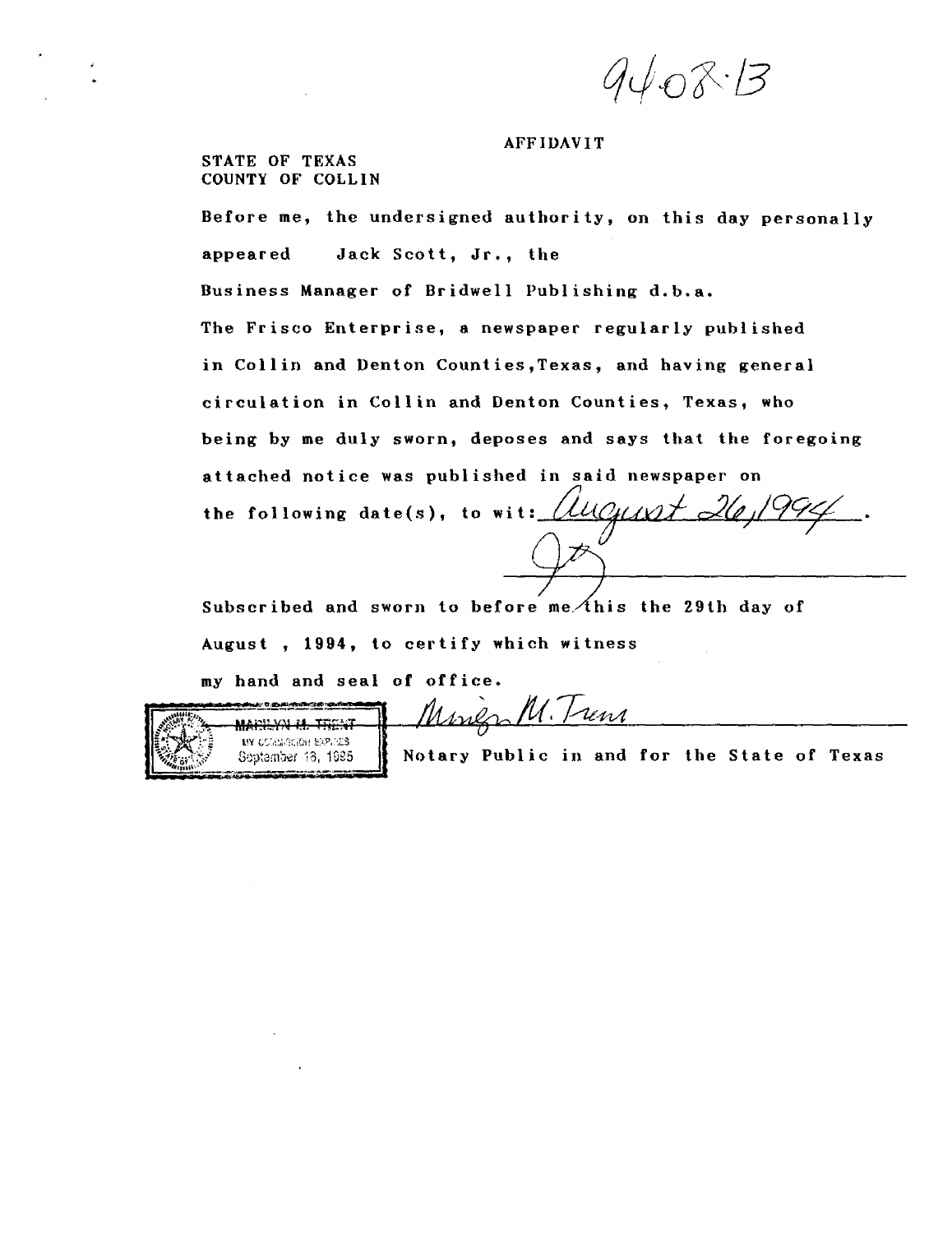#### **The Frisco laterprbe, Friday, August 19, 1994**

The **Frisco Enterprise, Friday, August 26,199,**

### **CITY OF FRISCO, TEXAS ORDINANCE NO. 94-08-13**

AN ORDINANCE PROVIONG FOR THE LEVY OF A HOTEL OCCUPANCY TAXPURSUANT TO § 351.001, et. OF A HOTEL OCCUPANC<sup>\*</sup> TAX; PROVIDING FOR THE DISPOSITION OF REVENJES DERIVED THEREFROM;<br>PROVIDING FOR COLLECTION AND REPORTS **PROVIDING THE TAX; PROVIDING FOR THE MAKING OF RULES AND REGULATIONS BY THE CITY**<br>MANAGER; PROVIDING FOR A PENALTY FOR THE VIOLATION OF THIS ORDINANCE; PROVIDING FOR<br>AN EFFECTIVE DATE OF THIS ORDINANCE; PRO-<br>VIDING FOR A SEVERABILITY CLAUSE AND PRO-<br>VIDING FOR THE PUBLICATION OF THE CAPTION<br>HEREOF.

# **CITY OF FRISCO, TEXAS ORDINANCE NO. 94-08-13**

AN ORDINANCE PROVIDING FOR THE LEVY OF A HOTEL OCCUPANCY TAX PURSUANT TO § 351.001, et. seq., TAX CODE; ASSESSMENT AND COLLECTION OF A HOTEL OCCUPANCY TAX; PROVIDING FOR THE DISPOSITION OF REVENUES DERIVED THEREFROM; PROVIDING FOR COLLECTION AND REPORTS<br>CONCERNING THE TAX; PROVIDING FOR THE PROVIDING THE TAX; PROVIDING FOR THE MAKING OF RULES AND REGULATIONS BY THE CITY MANAGER; PROVIDING FOR A PENALTY FOR THE VIOLATION OF THIS ORDINANCE; PROVIDING FOR AN EFFECTIVE DATE OF THIS ORDINANCE; PRO-VIDING FOR A SEVERABILITY CLAUSE AND PRO-VIDING FOR THE PUBLICATION OF THE CAPTION HEREOF.